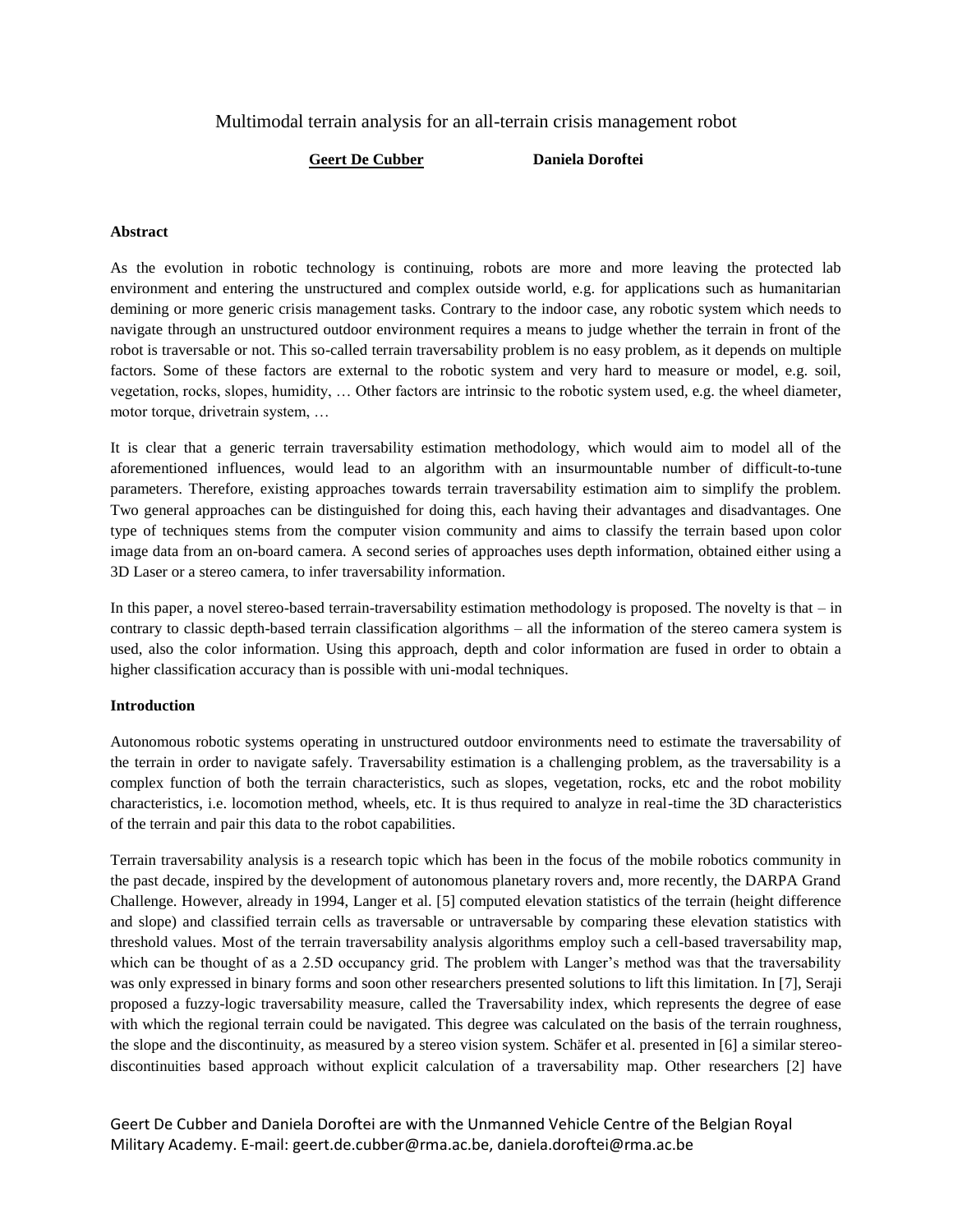embedded the stereo-based terrain traversability analysis in an on-line learning approach. The results of these methods depend greatly on the quality of the training set.

In [9], Ulrich and Nourbakhsch presented a solution for appearance-based obstacle detection using a single color camera. Their approach makes the assumption that the ground is flat and that the region in front of the robot is ground. In [3], Kim et al. present another single-camera traversability estimation method based upon self-supervised learning of superpixel regions. Besides monocular and stereo vision, laser range finders are a useful sensor for terrain traversability estimation. In [1], Andersen et al. present a method for terrain classification using single 2D scans. It can be argued that the basic problem with all these methodologies based on one sole sensing modality (be it visionbased or laser-based) is that the problem of traversability estimation is reduced to a lower dimension than it formally is, as the traversability of an area depends not only on its pure 3D characteristics (is it too high to climb or not?), but also on its object properties (is the object traversable or not?), which can be deduced from the objects' color.

The Stanford Racing Team recognized this and proposed in [8] a methodology which fuses 3D laser and 2D color information. They utilized a Traversability Map based on data from six laser scanners registered with pose from an unscented Kalman Filter to classify grids as undrivable, drivable, or unknown. Unfortunately, pose error often led to a large error in the 3D data. To correct for this a Markov model was used to probabilistically test for the presence of an obstacle leading to an improved Traversability Map. In addition, parameters of the Markov model where tuned using a discriminative learning algorithm and data labeled through human driving. Data representing where the vehicle traveled was labeled as drivable while areas to the left and right of the vehicle were labeled as non-drivable. This significantly reduced the instances of false positives in the map. Finally, a mixture of Gaussians from RGB vision data was maintained for the drivable area of the Traversability Map. These Gaussians were used by an online learning algorithm to label data beyond the range of the laser map. Stanford's extension of the Traversability map represents perhaps the most sophisticated work in the area to date. However, it should be noted that the problem was formulated as a road following problem and has not been tested in off-road navigation scenarios. The problem with this approach, however, is that the required amount and cost of the sensing equipment and processing equipment in order to solve the terrain traversability estimation problem is that high that it is not suitable for practical robot systems. Therefore, we present in this paper an approach for outdoor terrain traversability which mixes 2D and 3D information for terrain classification, using only a simple stereo camera as input.

### **Methodology**

Detecting obstacles from stereo vision images may seem simple, as the stereo vision system can provide rich depth information. However, from the depth image, it is not evident to distinguish the traversable from the non-traversable terrain, especially in outdoor conditions, where the terrain roughness and the robot mobility parameters must be taken into account. Our approach is based on the construction and subsequent processing of the *v-disparity* image [\[4\],](#page-3-0) which provides a robust representation of the geometric content of road scenes. The v-disparity image is constructed by calculating a horizontal histogram of the disparity stereo image.

Consider 2 stereo frames, as shown in **[Figure](#page-2-0)**1*a* and *b*, and the computed disparity image *ID*, as shown in **[Figure](#page-2-0)**1*c*. Then, the v-disparity image  $I_V$  can be constructed by accumulating the points with the same disparity that occur on a horizontal line in the image. **[Figure](#page-2-0)** 1*d* displays the v-disparity image  $I_V$  for the given input images. The classification of the terrain in traversable and non-traversable areas goes out from the assumption that the majority of the image pixels are related to traversable terrain of the ground plane. The projection of this ground plane in the v-disparity image is a straight line, from the top left to the bottom right of the v-disparity image. Any deviations from this projection of the ground plane are likely obstacles or other non-traversable terrain items.

As such, the processing of the v-disparity image comes down to estimating the equation of the line segment in the vdisparity image, corresponding to the ground plane. This is done by performing a Hough transform on the v-disparity image and searching for the longest line segment. Then, one must choose a single parameter which accounts for the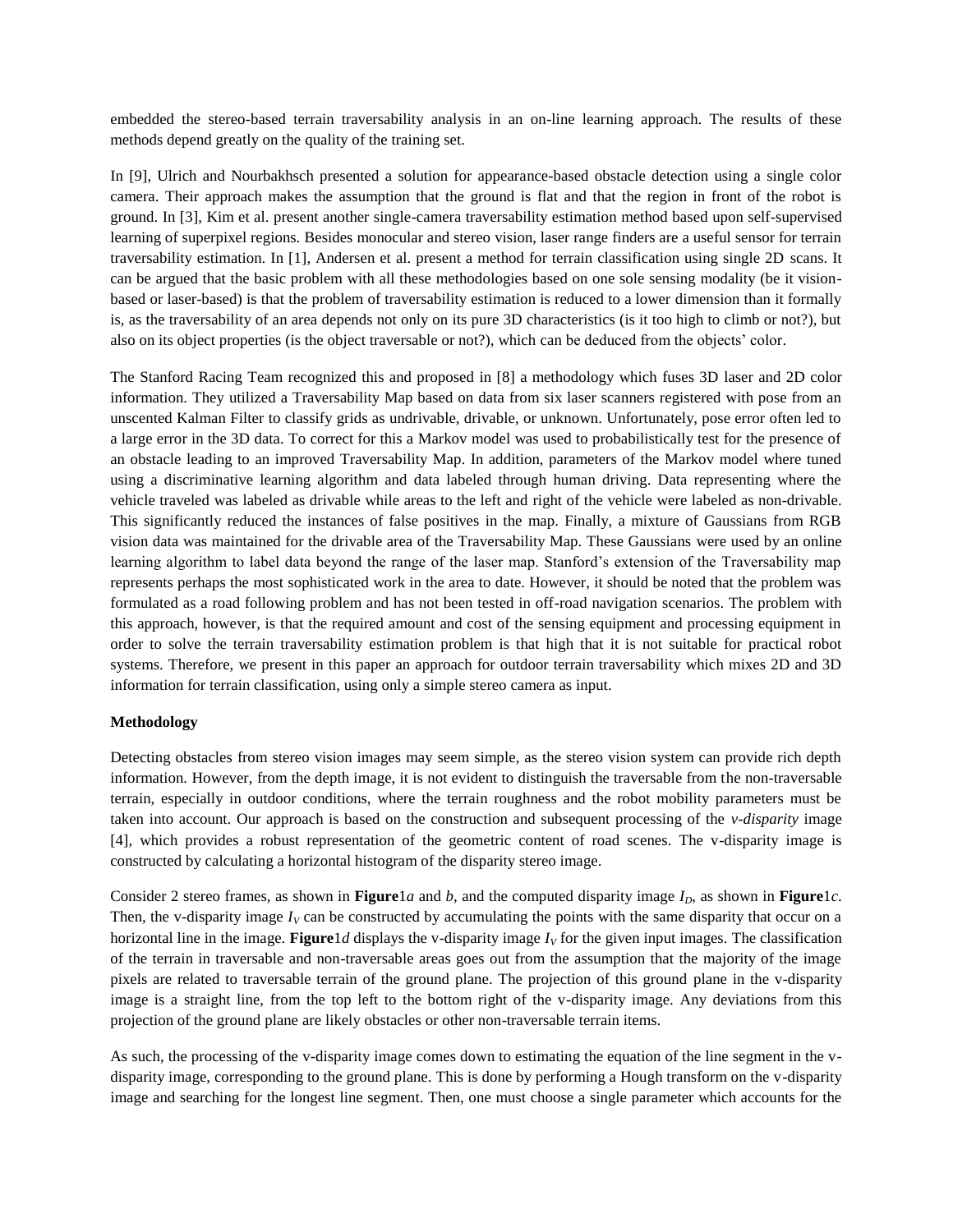maximum terrain roughness. As this parameter depends only on the robot characteristics, it only needs to be set once. This parameter sets the maximum offset in v-disparity space to be considered part of the ground plane. Any outliers are regarded as obstacles, which enables to compile an obstacle image *IO*.



d) V-Disparity Image e) Ground Plane in V-Disparity Image f) Obstacle Image

#### **Figure 1: Stereo Processing**

<span id="page-2-0"></span>From this estimation, a number of pixels are selected which have a high probability of belonging to the ground plane (low distance to the estimated ground plane). The mean *a* and *b* color values in the *Lab* color space of these pixels are recorded as *c*. The result of both data streams is then combined to optimize the classification result. For each pixel *i* in the image, the color difference  $\|\mathbf{c}_i - \mathbf{c}\|$  and the obstacle density in the region where the pixel belongs to

are calculated. The obstacle density  $\delta_i$  is here defined as:  $\delta_i = \frac{\delta_i - \delta_i}{\delta_i}$ *i i*  $o \in A$  $\overline{A_i}$ , where *o* denotes the pixels marked as

obstacles (high distance to the estimated ground plane) and *A<sup>i</sup>* denotes the segment where pixel *i* belongs to. This allows us to define a traversability score as  $\tau_i = \delta_i ||\mathbf{c}_i - \mathbf{c}||$  which is used for classification. This is done by setting up a dynamic threshold, as a function of the distance measured. Indeed, as the error on the depth measurement increases with the distance, it is required to increase the tolerance on the terrain classification as a function of the distance.

#### **Results**

Figure 2 shows some frames of a test with the presented terrain traversability estimation algorithm. Obstacles are red, well traversable terrain is green. For this experiment, a Point Grey Bumblebee stereo camera was mounted on a heavy outdoor robot which was driving in an outdoor environment. It can be noticed that the classification is generally correct, as the obstacles (persons, body, and airplane) are well-detected.